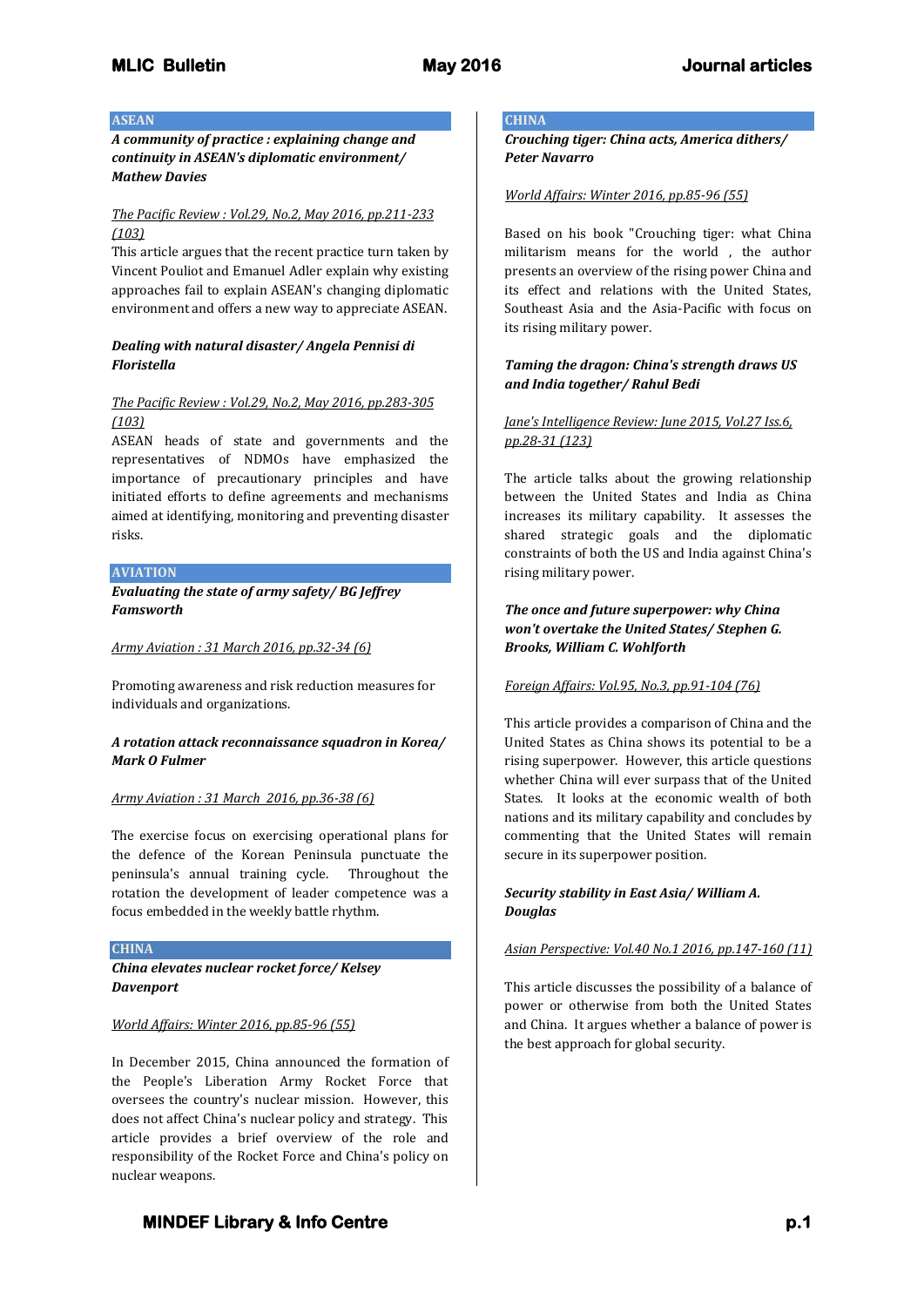#### **CHINA**

*Russia's pivot to China goes astray : the impact on the Asia pacific security architecture/ Pavel K Baev*

## *Contemporary Security Policy : Vol.37, No.1, April 2016 , pp.89-110 (104)*

This article attempts to suggest an answer and aims at examining the impact of the asymmetric and generally unsuccessful construction of Russia - China partnership on the near term evolution of the complex security interactions in East Asia.

## *Rising bipolarity in the South China Sea : the American rebalance to Asia and China's expansion/ Stephen F Burges*

## *Contemporary Security Policy : Vol.37, No.1, April 2016 , pp.111-143 (104)*

The paper synthesizes three elements of power and balancing in the South China Sea. Perspectives on china's behaviour and intentions, the American rebalance to Asia and the dispositions of American allies and partners.

## *Projecting power : China sees strategic benefit in maritime engagement/ Andrew Tate*

## *IHS Jane's Navy International : Vol.121 Iss.4 , May 2016, pp.6-8 (124)*

China now aspires to become a maritime power. Products of the strategy are the modern destroyers and frigates that have become the backbone of the 'orbat' today. China is improving its capacity to support distant naval deployments.

## *Beijing's new strategies toward a changing Taiwan/ Gang Lin*

## *Journal of Contemporary China : Vol.25, No. 99, May 2016 pp.321-335 (102)*

This article assumes the mainland government will make great efforts to maintain the momentum of peaceful development of cross-strait relations. The engagement tactics toward the two main parties in Taiwan are dependent on Beijing's perceptions of Taiwanese party politics.

## **CHINA**

*Chinese navy trains and takes risks/ Dale C Rielage*

*Proceedings US Naval Institute: May 2016, pp.36-41 (86)*

The people's liberation army (PLA) has grown reflecting a need to understand the PLA's modernization and ability to intervene in an increasing range of potential friction points.

## **CYBERSECURITY**

*Cybersurveillance and the new frontier of deterrence/ Susan Landau*

*Current History: January 2016 Vol.115 No.777, pp.29-31 (20)*

The author focuses on how surveillance in the cyber world would serve to deter likely cyberthreats taking example on the likelihood of North Korea attacking the United States, with North Korea being a nation that has not shown strong capability to be a big cyber threat to the US.

## *Cyber active/ Rachel Marsden*

*Armada International: Feb/Mar 2016 Issue 01, pp.6- 11 (2)* 

## **CYBERWARFARE**

*The impact of cyber conflict on international interactions/ Ryan C. Maness, Brandon Valeriano*

*Armed Forces & Society: Vol. 42 No. 2 April 2016, pp.301-323 (3)*

A research study write-up on the impact of cyber conflict towards foreign policy. The study includes using data to examine the effect on countries when cyber conflict is used as a foreign policy choice and to further look into the impact if cyber actions were to be used in state security. It concludes by suggesting the possibility of cyber cooperation and cyber peace can be implemented among nations.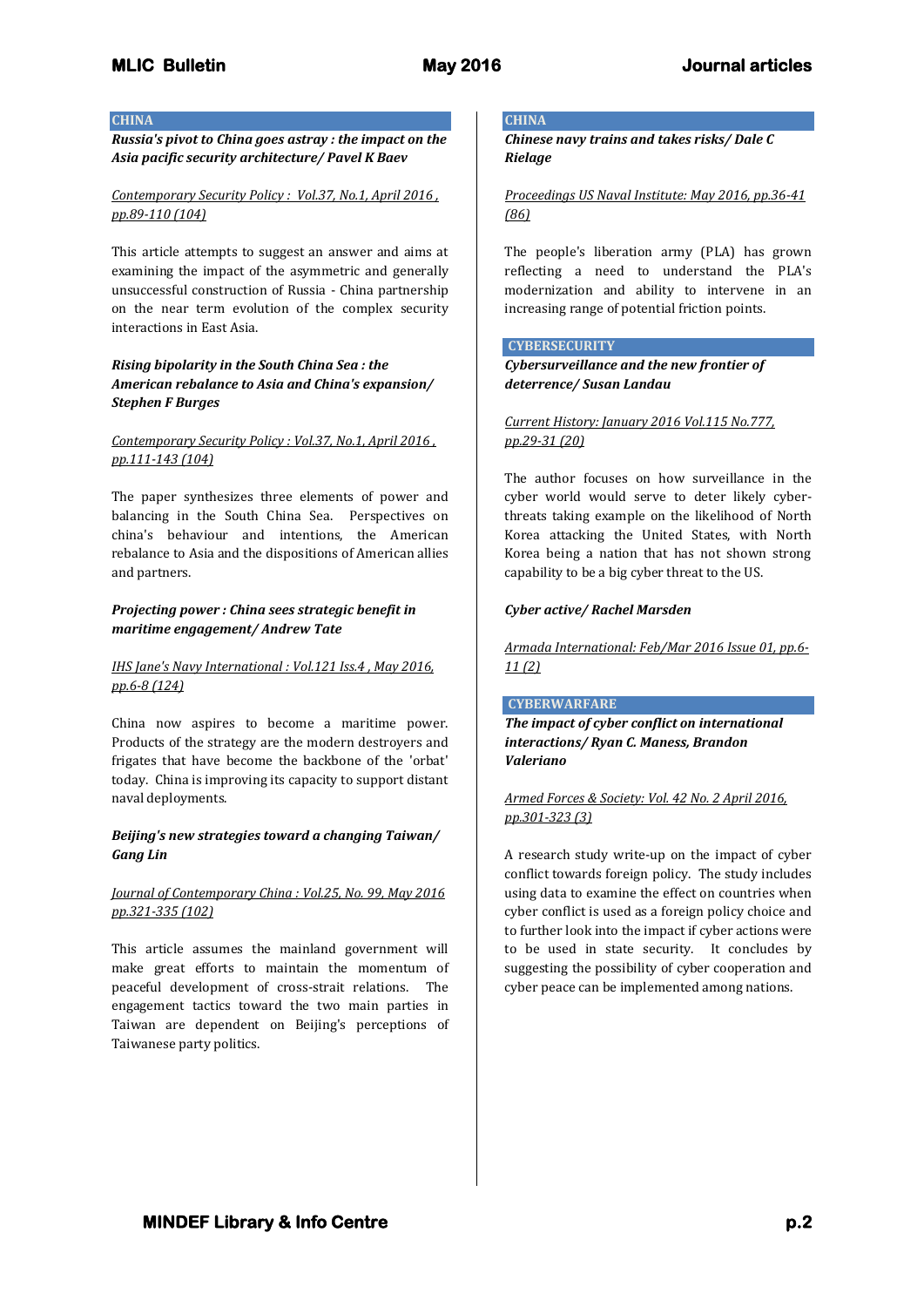## **DEFENCE SPENDING**

*Road to recovery/ IHS Jane's Defence Budgets*

#### *Jane's Defence Weekly: 10 February 2016 Vol.53 Iss.6, pp.22-27 (122)*

An study on the global defence budgets and expenditure discussing according to region. Includes graphs and charts which are presented by regions. It concludes with an outlook of global defence spending in 2015 with the Asia-Pacific and Middle East regions showing a possible increase in defence spending.

#### *DISASTER*

*Disaster management in case of CBRNe events : an innovative methodology to improve the safety knowledge of advisors and first responders/ Andrea* 

## *Defense & Security Analysis : Vol.32, Issue. 1, 2016, pp.79- 90 (94)*

The article demonstrates the international master courses on the protect against CBRNe events within the framework, a table top exercise in collaboration with the Italian ministry of interior and ministry of defence.

#### **DISASTER RELIEF**

*Disaster response: proximity is the key/ Geoff Slocombe*

#### *Asia-Pacific Defence Reporter: April 2016 Vol.42 No.o3, pp.18-19 (9)*

When Fiji got struck by Cyclone Winston in February 2016, the first Category 5 tropical cyclone to hit the islands, the death toll was 43 and an estimated 350,000 people were affected. This article discusses how the immediate response shown by Australia, New Zealand and France to aid Fiji in such a situation demonstrates that proximity is the key in obtaining immediate aid. This is especially so when aid is received from neighbouring developed countries that possess civilian and military HADR plans and assets can offer effective aid.

**ENGINEERING** 

*Underpinning operations: air force engineering capability/ Nigel Pittaway*

## *Australian Defence Magazine: February 2016 Vol.24 No.2, pp.36, 38, 40, 42 (61)*

This article takes a look at the importance of an effective yet robust engineering and maintenance system in order to ensure serviceable platforms and weapons systems in the air force, no matter how highly capable they are.

**HUMANITARIAN AID**  *Airlift to Nepal/ Jennifer Hlad*

#### *Air Force Magazine: January 2016, pp.48-52 (58)*

This article describes the humanitarian assistance that was conducted by the United States Air Force and other countries during the aftermath of the Nepal earthquake in April 2015.

#### **INDONESIA**

*Indonesia to deploy Skyshield in South China Sea/ Ridzwan Rahmat*

*Jane's Defence Weekly: 13 April 2016, Vol.53 Iss.15, p.16 (122)*

A short brief reporting that Indonesia has prepared to deploy 4 units of special ground corps on one of the islands within the South China Sea.

## *Indonesian Navy selects Type 730 CIWS for missile attack craft/ Ridzwan Rahmat*

## *IHS Jane's Defence Weekly: 27 April 2016 Vol.53 Iss.17, p.10 (122)*

A short report on Indonesia's selection to fit the first 2 of 3 of its missile attack craft with Chinesedeveloped close-in weapon systems (CIWS).

## **INDONESIA**

## *Indonesia seeks deeper ties with China and Greece/ Jon Grevatt*

*IHS Jane's Defence Weekly: 4 May 2016, Vol.53 Iss. 18, p.21 (122)* 

A brief report on Indonesia establishing defence collaboration with China and Greece in order to expand its defence trade and industry with focus on cyber-defence and naval shipbuilding.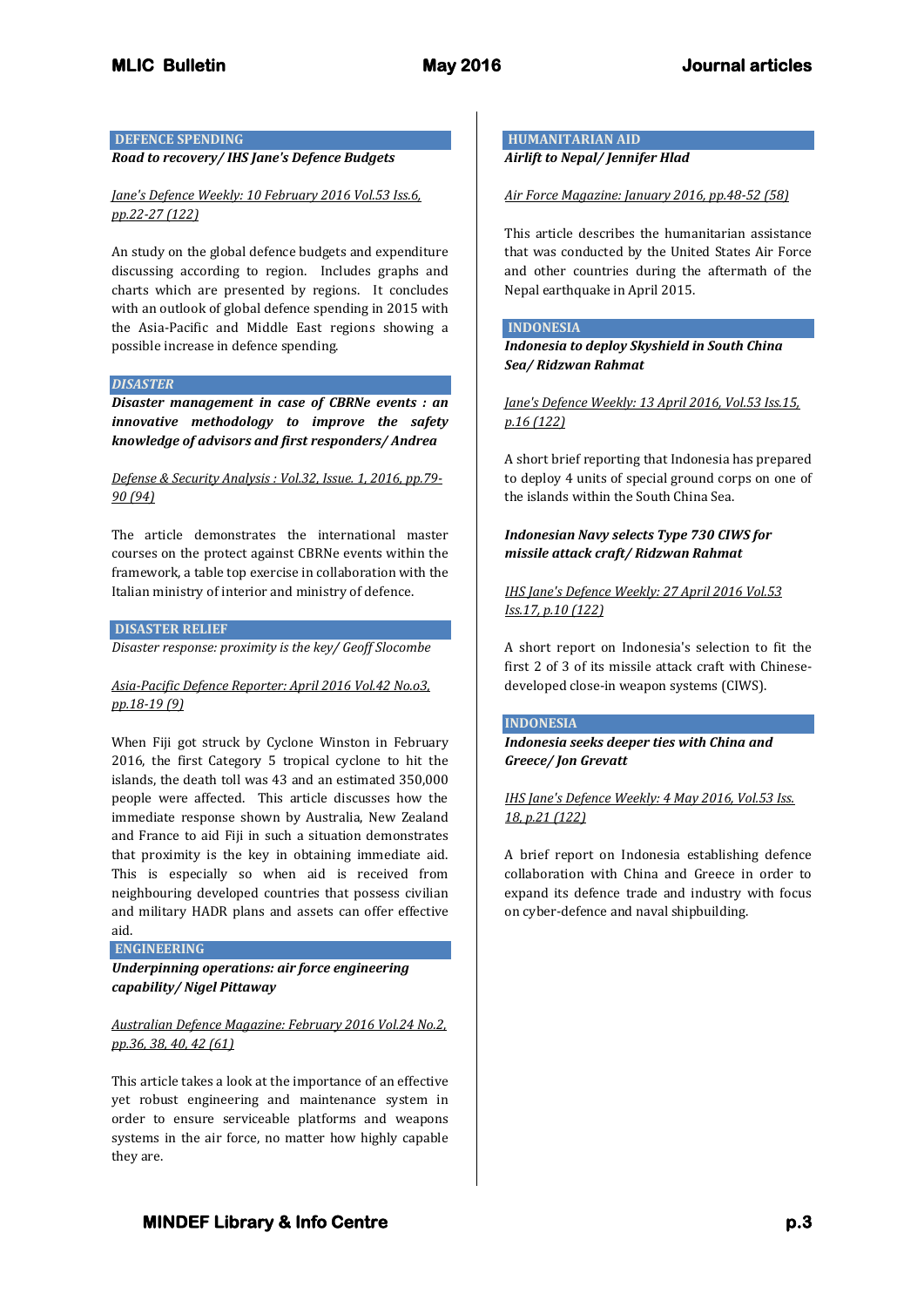#### **JAPAN**

*Tokyo's ascending: Abe's new defence strategy/ John Lee*

#### *World Affairs: Summer 2015, pp.66-73 (55)*

This article looks at Japanese Prime Minister Shinzo Abe's objective to ensure that both national sovereignty and regional security is protected. It highlights Japan's relationship with China especially over the territorial issues in the East China Sea which implies China's aim to gain control over the region. With that, it also talks about Japan's relationship with the United States as Japan wishes to provide "proactive contribution to peace and stability" in the region.

## *The Sino -Japanese territorial dispute and threat perception in power transition/ Ryoko Nakano*

## *The Pacific Review : Vol.29, No.2, May 2016, pp.165-186 (103)*

This article introduces a theoretical framework on the centrality of threat perceptions in power transition. It traces the ways in which Japan and China have developed a threat perception since 1972 and deals with the escalation of the Sino-Japanese territorial since 2010.

#### **KOREA**

## *UN, others respond to N. Korean moves Elizabeth Philipp*

*Arms Control Today: Vol. 46 No. 2 March 2016, pp.32-34 (5)*

When North Korea launched a three-stage rocket in February 2016, it caused concern to the international community as this implies the potential ability of North Korea in developing long-range missile that could be outfitted with nuclear warheads. This article reports on how United Nations has reacted to North Korea's actions.

**LEADERSHIP** 

*Soldiers learning to become leaders/ Mark S Jones*

#### *Army Aviation : April/May 2016, pp.18-19 (6)*

The mission of the 128th aviation brigade is to generate disciplined, physical fit, technically proficient aviation maintenance soldiers and leaders who embody army values and embrace of the army profession.

## **LEBANON**

*Assembling security in a 'weak state' : the contentious politics of plural governance in Lebanon since 2005 / Waleed Hazbun*

#### *Third World Quarterly : Vol.37, No.6, pp.1053- 1070(101)*

This article helps to explain since 2005 Lebanese security actors have been able to negotiate between rival understandings and produce shared though highly contingent, understandings of how to address security threats.

## *The limits of hospitality : coping strategies among displaced Syrians in*

## *Third World Quarterly : Vol.37, No.6, pp.1071- 1082(101)*

This paper explores how displaced Syrians adjust to life in Lebanon under the treat and actuality of violence.

## **MALAYSIA**

## *Intellectual iconoclasm as modernizing foreign policy : the cases of Mahathir bin Mohammad and Lee Kuan Yew/ Alan Chong*

## *The Pacific Review : Vol.29, No.2, May 2016, pp.235- 258 (103)*

This article attempts to engage in a preliminary twinned study of the foreign policy styles of Mahathir bin Mohammad and Lee Kuan Yew in order to inquire after the pattern of modernizing Southeast Asian foreign policies.

## *PM unlikely to resign despite citizens declaration*

## *Asia Monitor South East Asia Vol.2 :Vol.27, Issue 5, May 2016 , p.1-3 (49)*

PM set to hold onto power until 2018.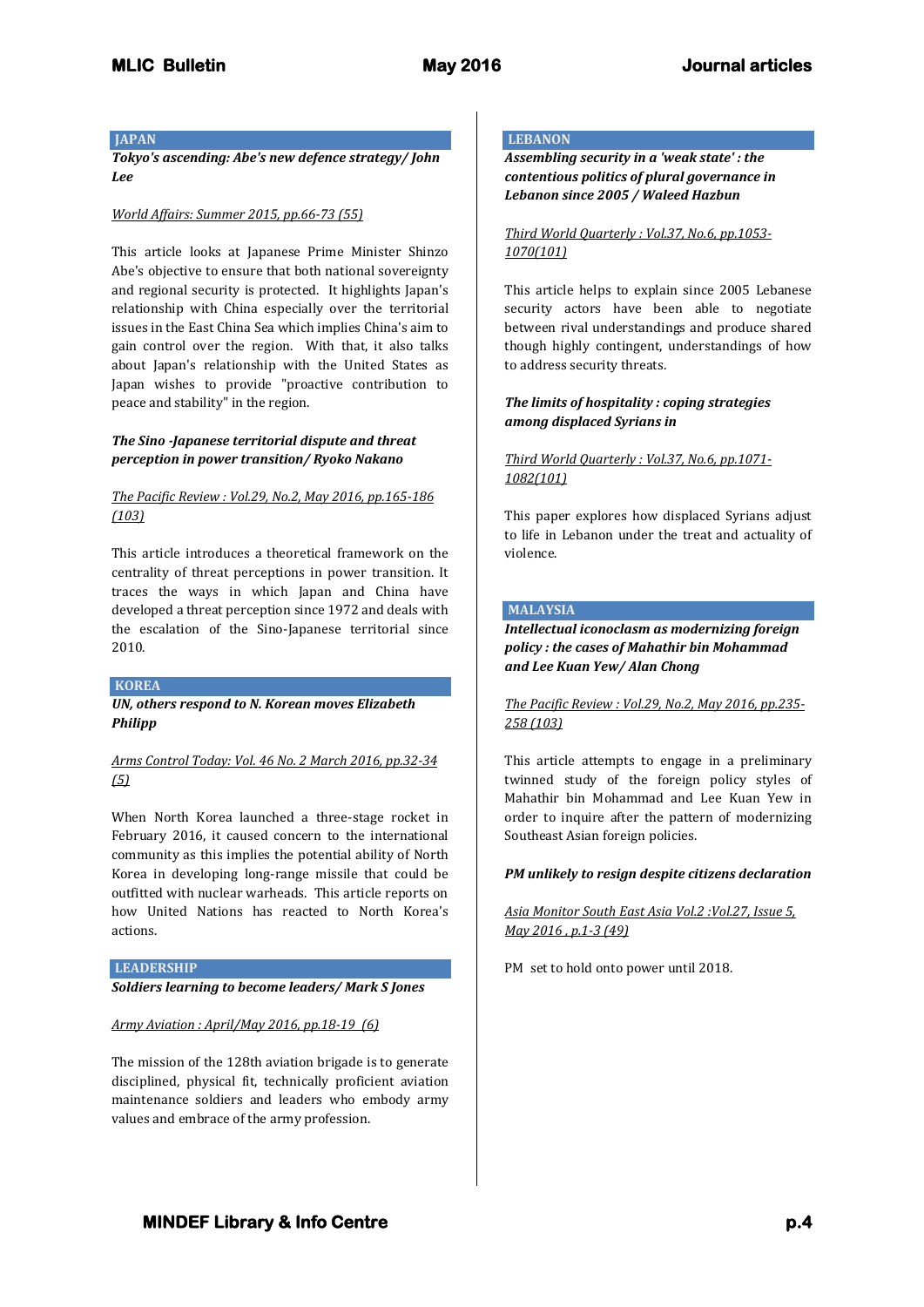#### **MARINES**

*It's time to train women for the fight/ Kyleanne Hunter*

#### *Proceedings US Naval Institute: May 2016, p.16 (86)*

The secretary of the navy defence announced that there would be no exceptions to women's integration. Given women are a force multiplier in the modern counterinsurgency environment. The bonds formed between male and female marines during early stages of training will translate to the success enhancing unit cohesion on the battlefield.

#### **MILITARY LOGISTICS**

*The forgotten component of UK defence planning/ Andrew Curtis*

## *RUSI Journal: April/May 2016 Vol.161 No.2, pp.30-36 (127)*

This article argues that there has not been much thought given on joint logistics and that "current arrangements do not produce a fit-for-purpose command-and-control capability, nor do they fulfil the requirement for integrated training of high-readiness logistics unit." It goes on to suggest a combined-arms approach in order to ensure the effective of the integration of joint logistics in future operations.

#### **MYANMAR**

*Tatmadaw reinforces political role/ Anthony Davis*

#### *Jane's Defence Weekly: 6 April 2016, Vol.53 Iss.14, p.16 (122)*

This article reports on the publication of Myanmar's first Defence White Paper which was released just days before the country's first democratically elected government was due to take office. It also implies that the timing for the release of the Defence White Paper was unlikely to be a coincidence which further suggests that this reflects that the military does not intend to step back from its governing role.

#### **MYANMAR**

*Suu Kyi's failed presidential bid reveals underlying tensions*

*Asia Monitor South East Asia Vol.1 :Vol.27, Issue 5, May 2016 , p.6 (49)*

The party of Myanmar now in dilemma what role it will give to Suu Kyi who's is almost experienced and internationally recognised member. Suu Kyi presidency would have provided a considerable measure of certainty for foreign investors as well as the broader International community.

## **NORTH KOREA**

*A proliferation plateau may offer unique opportunities/ Leonard S Spector*

## *Arms Control Today: Vol. 46 No. 3, April 2016, pp.14-19 (5)*

A range list of initiatives have gained a measure of international support in addressing the Iranian nuclear program or in settings that do not involve nuclear weapons.

## *Getting what we need with North Korea/ Leon V.Sigal*

## *Arms Control Today: Vol. 46 No. 3, April 2016, pp.8- 13 (5)*

The article highlights on probing for peace, it says about peace process is also in the security interests of the United States and its allies. Tiptoeing toward talks also discuss how they can resume credible and meaningful negotiations.

## *South Korea's elusive middle powermanship : regional or global player/ Soon Ok Shin*

## *The Pacific Review : Vol.29, No.2, May 2016, pp.187- 209 (103)*

This paper examines Seoul's middle power activism. it analyses how the Roh Moo Hyun and Lee Myung Bak governments sought to articulate their respective middle power foreign policy aspiration.